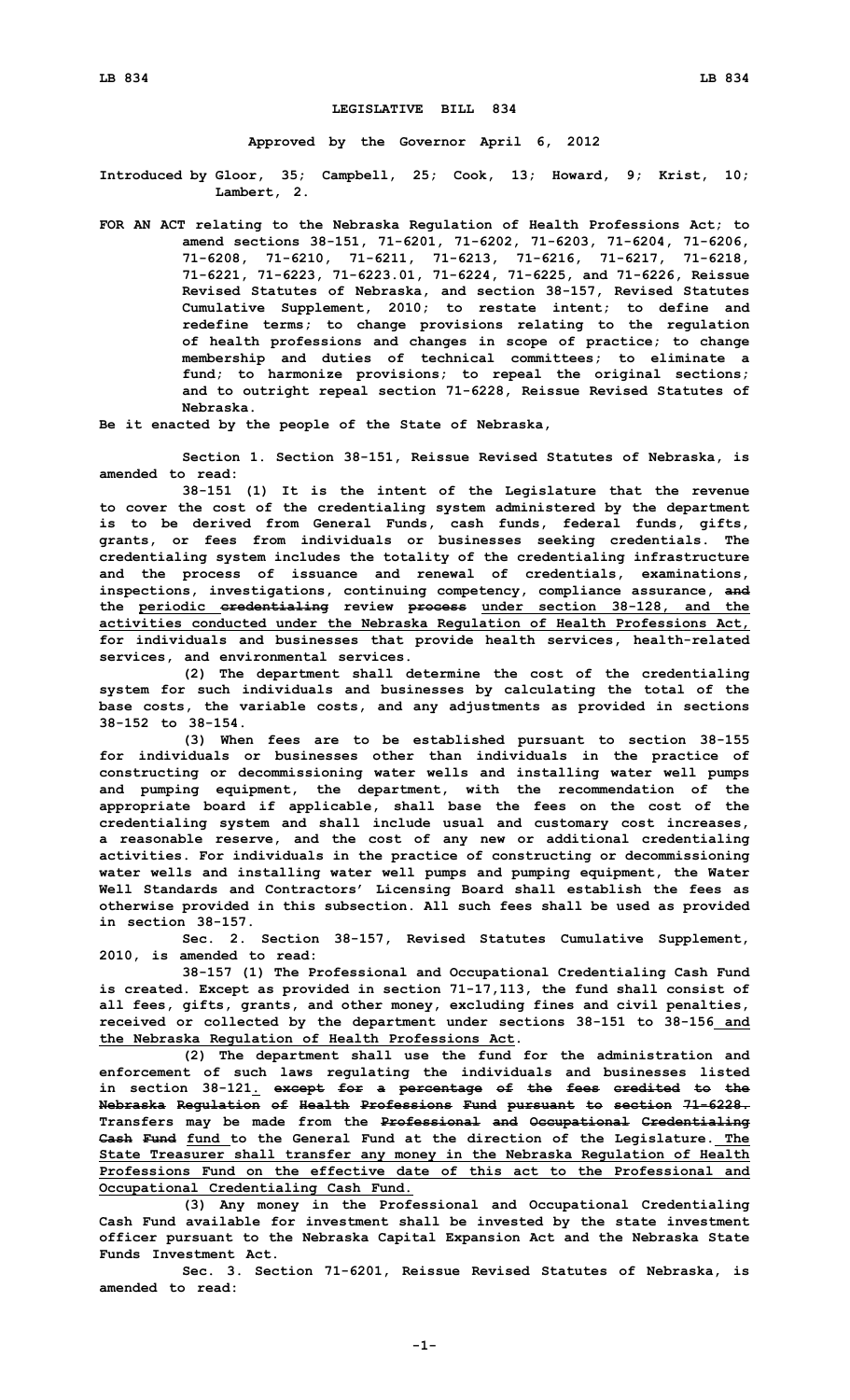**71-6201 Sections 71-6201 to 71-6229 and section 9 of this act shall be known and may be cited as the Nebraska Regulation of Health Professions Act.**

**Sec. 4. Section 71-6202, Reissue Revised Statutes of Nebraska, is amended to read:**

**71-6202 The purpose of the Nebraska Regulation of Health Professions Act is to establish guidelines for the regulation of health professions which are not licensed or regulated prior to January 1, 1985, and those licensed or regulated health professions which seek to change their scope of practice. The act is not intended and shall not be construed to apply to any regulatory entity created prior to January 1, 1985, or to any remedial or technical amendments to any laws which licensed or regulated activity prior to January 1, 1985, except as provided in such act. The Legislature believes that all individuals should be permitted to enter into <sup>a</sup> health profession provide <sup>a</sup> health service, <sup>a</sup> health-related service, or an environmental service unless there is an overwhelming need for the state to protect the interests of the public from harm.**

**Sec. 5. Section 71-6203, Reissue Revised Statutes of Nebraska, is amended to read:**

**71-6203 For purposes of the Nebraska Regulation of Health Professions Act, unless the context otherwise requires, the definitions found in sections 71-6204 to 71-6220.01 and section 9 of this act shall be used.**

**Sec. 6. Section 71-6204, Reissue Revised Statutes of Nebraska, is amended to read:**

**71-6204 Applicant group shall mean any health professional group or organization, any individual, or any other interested party which proposes that any health professional group not previously regulated be regulated by the division or which proposes to change the scope of practice of <sup>a</sup> regulated health profession.**

**Sec. 7. Section 71-6206, Reissue Revised Statutes of Nebraska, is amended to read:**

**71-6206 Certificate or certification shall mean <sup>a</sup> voluntary process by which <sup>a</sup> statutory regulatory entity grants recognition to an individual who has met certain prerequisite qualifications specified by such regulatory entity and who may assume or use certified in the title or designation to perform prescribed health professional tasks.**

**Sec. 8. Section 71-6208, Reissue Revised Statutes of Nebraska, is amended to read:**

**71-6208 Director shall mean the Director of Public Health of the Division of Public Health of the Department of Health and Human Services.**

**Sec. 9. Division shall mean the Division of Public Health of the Department of Health and Human Services.**

**Sec. 10. Section 71-6210, Reissue Revised Statutes of Nebraska, is amended to read:**

**71-6210 Health profession shall mean any regulated health profession or any health professional group not previously regulated. <sup>a</sup> vocation involving health services, health-related services, or environmental services requiring specialized knowledge and training. Health profession does not include the vocation of duly recognized members of the clergy acting in their ministerial capacity.**

**Sec. 11. Section 71-6211, Reissue Revised Statutes of Nebraska, is amended to read:**

**71-6211 Health professional group not previously regulated shall mean those persons or groups who are not currently licensed or otherwise regulated under the Uniform Credentialing Act, who are determined by the director to be qualified by training, education, or experience to perform the functions prescribed in this section, and whose principal functions, customarily performed for remuneration, are to render services directly or indirectly to individuals for the purpose of:**

**(1) Preventing physical, mental, or emotional injury or illness, excluding persons acting in their capacity as clergy;**

**(2) Facilitating recovery from injury or illness; or**

**(3) Providing rehabilitative or continuing care following injury or illness; or.**

**(4) Providing any other health service, health-related service, or environmental service which may be subject to regulation by the division.**

**Sec. 12. Section 71-6213, Reissue Revised Statutes of Nebraska, is amended to read:**

**71-6213 License, licensing, or licensure shall mean permission to engage in <sup>a</sup> health profession which would otherwise be unlawful in this state in the absence of such permission and which is granted to individuals who meet prerequisite qualifications and allows them to perform prescribed health**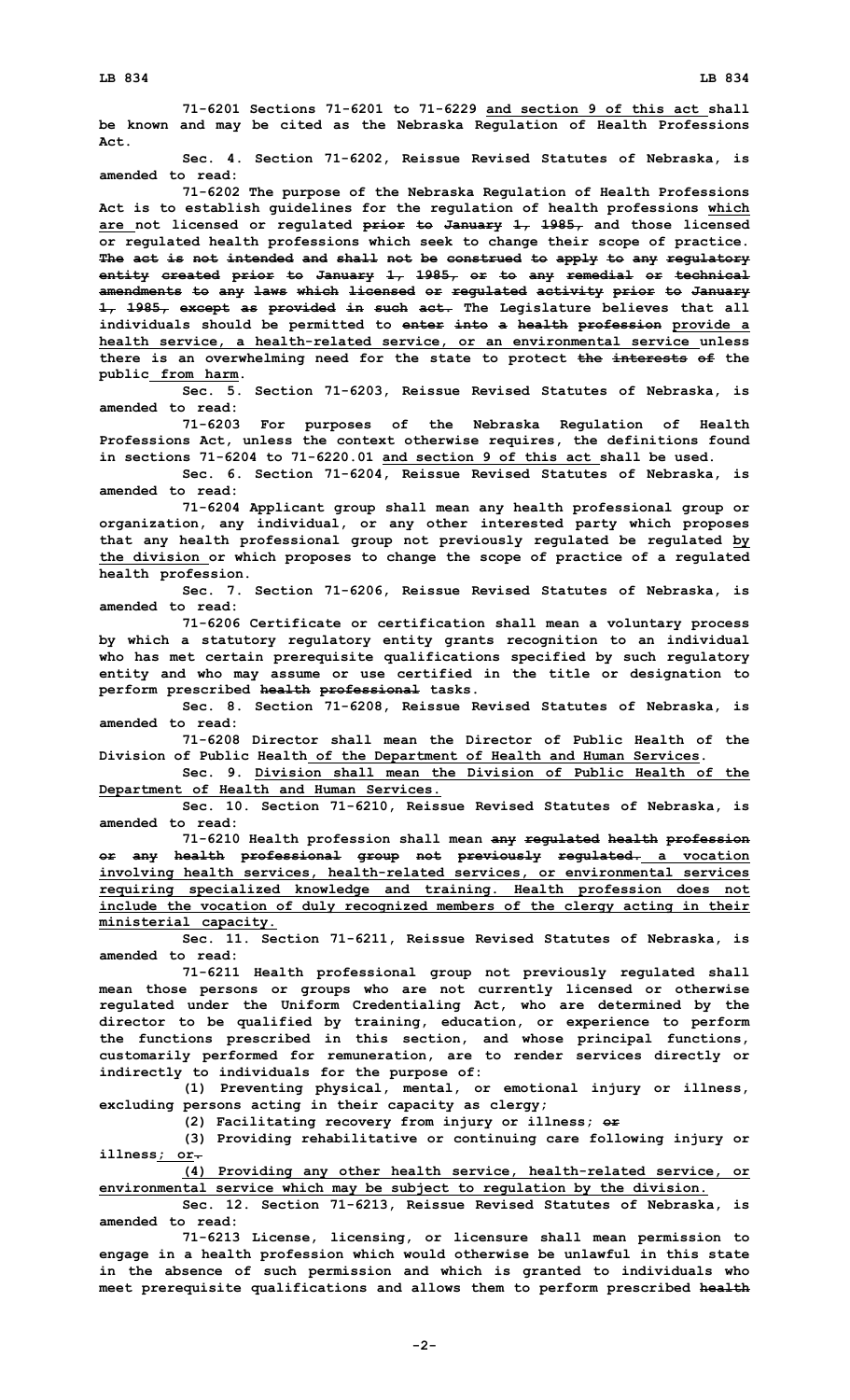**professional tasks and use <sup>a</sup> particular title.**

**Sec. 13. Section 71-6216, Reissue Revised Statutes of Nebraska, is amended to read:**

**71-6216 Public member shall mean an individual who is not, and never was, <sup>a</sup> member of the health profession being regulated, the spouse of <sup>a</sup> member, or an individual who does not have and never has had <sup>a</sup> material financial interest in the rendering of the health professional service profession being regulated or an activity directly related to the health profession being regulated.**

**Sec. 14. Section 71-6217, Reissue Revised Statutes of Nebraska, is amended to read:**

**71-6217 Registration shall mean the formal notification which, prior to rendering services, <sup>a</sup> practitioner submits to <sup>a</sup> state agency setting forth the name and address of the practitioner, the location, nature, and operation of the health activity to be practiced, and such other information which is required by the regulatory entity. A registered practitioner may be subject to discipline and standards of professional conduct established by the regulatory entity but shall not and may be required to meet any test of education, experience, or training in order to render services.**

**Sec. 15. Section 71-6218, Reissue Revised Statutes of Nebraska, is amended to read:**

**71-6218 Regulated health professions shall mean those persons or groups who are currently licensed or otherwise regulated under the Uniform Credentialing Act, who are qualified by training, education, or experience to perform the functions prescribed in this section, and whose principal functions, customarily performed for remuneration, are to render services directly or indirectly to individuals for the purpose of:**

**(1) Preventing physical, mental, or emotional injury or illness;**

**(2) Facilitating recovery from injury or illness; or**

**(3) Providing rehabilitative or continuing care following injury or illness; or.**

**(4) Providing any other health service, health-related service, or environmental service which may be subject to regulation by the division.**

**Sec. 16. Section 71-6221, Reissue Revised Statutes of Nebraska, is amended to read:**

**71-6221 (1) After January 1, 1985, <sup>a</sup> <sup>A</sup> health profession shall be regulated by the state only when:**

**(a) Unregulated practice can clearly harm or endanger the health, safety, or welfare of the public; and the potential for the harm is easily recognizable and not remote or dependent upon tenuous argument;**

**(b) Regulation of the health profession does not impose significant new economic hardship on the public, significantly diminish the supply of qualified practitioners, or otherwise create barriers to service that are not consistent with the public welfare and interest;**

**(c) The public needs, and can reasonably be expected to benefit from, assurance from the state of initial and continuing professional ability; by the state; and**

**(d) The public cannot be effectively protected by other means in <sup>a</sup> more cost-effective manner. a more effective alternative.**

**(2) If it is determined that practitioners of <sup>a</sup> health profession not currently regulated are prohibited from the full practice of their profession in Nebraska, then the following criteria shall be used to determine whether regulation is necessary:**

**(a) Absence of <sup>a</sup> separate regulated profession creates <sup>a</sup> situation of harm or danger to the health, safety, or welfare of the public; and the potential for the harm is easily recognizable and not remote or dependent upon tenuous argument;**

**(b) Creation of <sup>a</sup> separate regulated profession would not create <sup>a</sup> significant new danger to the health, safety, or welfare of the public;**

**(c) Creation of <sup>a</sup> separate regulated profession would benefit the health, safety, or welfare of the public; and**

**(d) The public cannot be effectively protected by other means in <sup>a</sup> more cost-effective manner. a more effective alternative.**

**(3) After March 18, 1988, the The scope of practice of <sup>a</sup> regulated health profession shall be changed only when:**

**(a) The present scope of practice or limitations on the scope of practice create <sup>a</sup> situation of harm or danger to the health, safety, or welfare of the public and the potential for the harm is easily recognizable and not remote or dependent upon tenuous argument;**

**(b) The proposed change in scope of practice does not create <sup>a</sup> significant new danger to the health, safety, or welfare of the public;**

**(a) The health, safety, and welfare of the public are inadequately**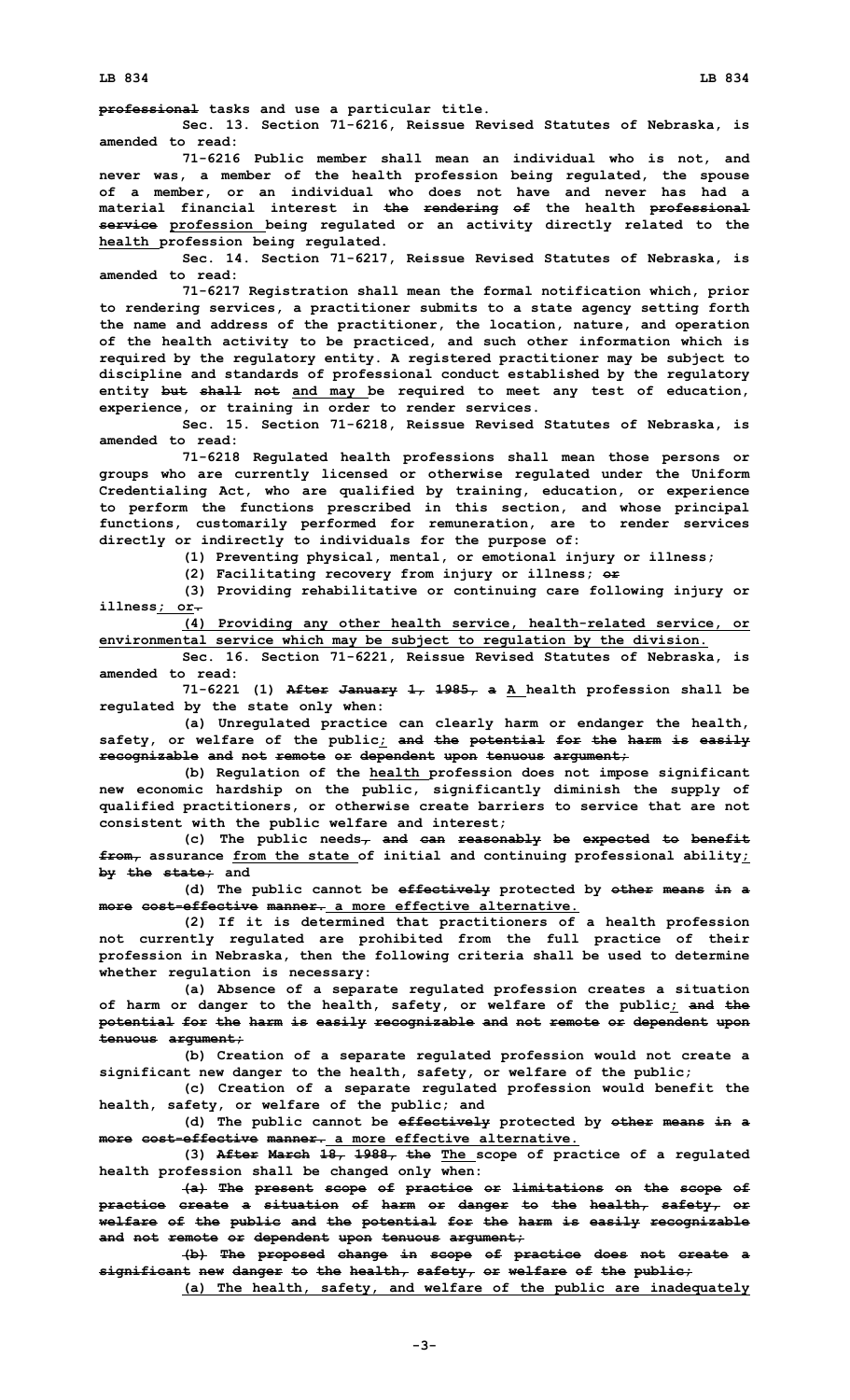**addressed by the present scope of practice or limitations on the scope of practice;**

**(c) (b) Enactment of the proposed change in scope of practice would benefit the health, safety, or welfare of the public; and**

**(d) The public cannot be effectively protected by other means in <sup>a</sup> more cost-effective manner.**

**(c) The proposed change in scope of practice does not create <sup>a</sup> significant new danger to the health, safety, or welfare of the public;**

**(d) The current education and training for the health profession adequately prepares practitioners to perform the new skill or service;**

**(e) There are appropriate postprofessional programs and competence assessment measures available to assure that the practitioner is competent to perform the new skill or service in <sup>a</sup> safe manner; and**

**(f) There are adequate measures to assess whether practitioners are competently performing the new skill or service and to take appropriate action if they are not performing competently.**

**(4) The Division of Public Health division shall, by rule and regulation, establish standards for the application of each criterion which shall be used by the review bodies in recommending whether proposals for credentialing or change in scope of practice meet the criteria.**

**Sec. 17. Section 71-6223, Reissue Revised Statutes of Nebraska, is amended to read:**

**71-6223 (1) An applicant group shall submit <sup>a</sup> letter of intent to file an application to the director on forms prescribed by the director. The letter of intent shall identify the applicant group, the proposed regulation or change in scope of practice sought, and information sufficient for the director to determine whether the application is eligible for review.**

**(2) The director shall notify the applicant group as to whether it is eligible for review within fifteen days of after the receipt of the letter of intent. The final application shall be submitted to the director who shall notify the applicant group of its acceptance for review within fifteen days of after receipt of the final application. If more than one application is received in <sup>a</sup> given year, the director may establish the order in which applications shall be reviewed.**

**(3) The application shall include an explanation of:**

**(1) The problem and why regulation or change of the scope of practice of <sup>a</sup> health profession is necessary, including (a) the nature of the potential harm to the public if the health profession is not regulated or the scope of practice of <sup>a</sup> health profession is not changed and the extent to which there is <sup>a</sup> threat to public health and safety, (b) the extent to which consumers need, and will benefit from, <sup>a</sup> method of regulation identifying competent practitioners and indicating typical employers, if any, of practitioners in the health profession, and (c) the extent of autonomy <sup>a</sup> practitioner has, as indicated by the extent to which the health profession calls for independent judgment, the extent of skill or experience required in making the independent judgment, and the extent to which practitioners are supervised;**

**(2) The efforts made to address the problem, including (a) voluntary efforts, if any, by members of the health profession to establish <sup>a</sup> code of ethics or help resolve disputes between health practitioners and consumers and (b) recourse to, and the extent of use of, applicable law and whether present law could be strengthened to control the problem;**

**(3) If the application is for the regulation of an unregulated health profession, an analysis of all feasible methods of regulation, including those methods listed in section 71-6222, identifying why each method is or is not appropriate for regulation of the profession;**

**(4) The benefit to the public if the health profession is regulated or the scope of practice of <sup>a</sup> health profession is changed, including:**

**(a) The extent to which the incidence of specific problems present in the unregulated health profession can reasonably be expected to be reduced by regulation;**

**(b) Whether the public can identify qualified practitioners;**

**(c) The extent to which the public can be confident that qualified practitioners are competent, as determined by:**

**(i) Whether the proposed regulatory entity would be <sup>a</sup> board composed of members of the profession and public members or <sup>a</sup> state agency, or both, and, if appropriate, their respective responsibilities in administering the system of registration, certification, or licensure, including the composition of the board and the number of public members, if any; the powers and duties of the board or state agency regarding examination and revocation, suspension, and nonrenewal of registrations, certificates, or licenses; the adoption and promulgation of rules and canons of ethics; the conduct of inspections; the**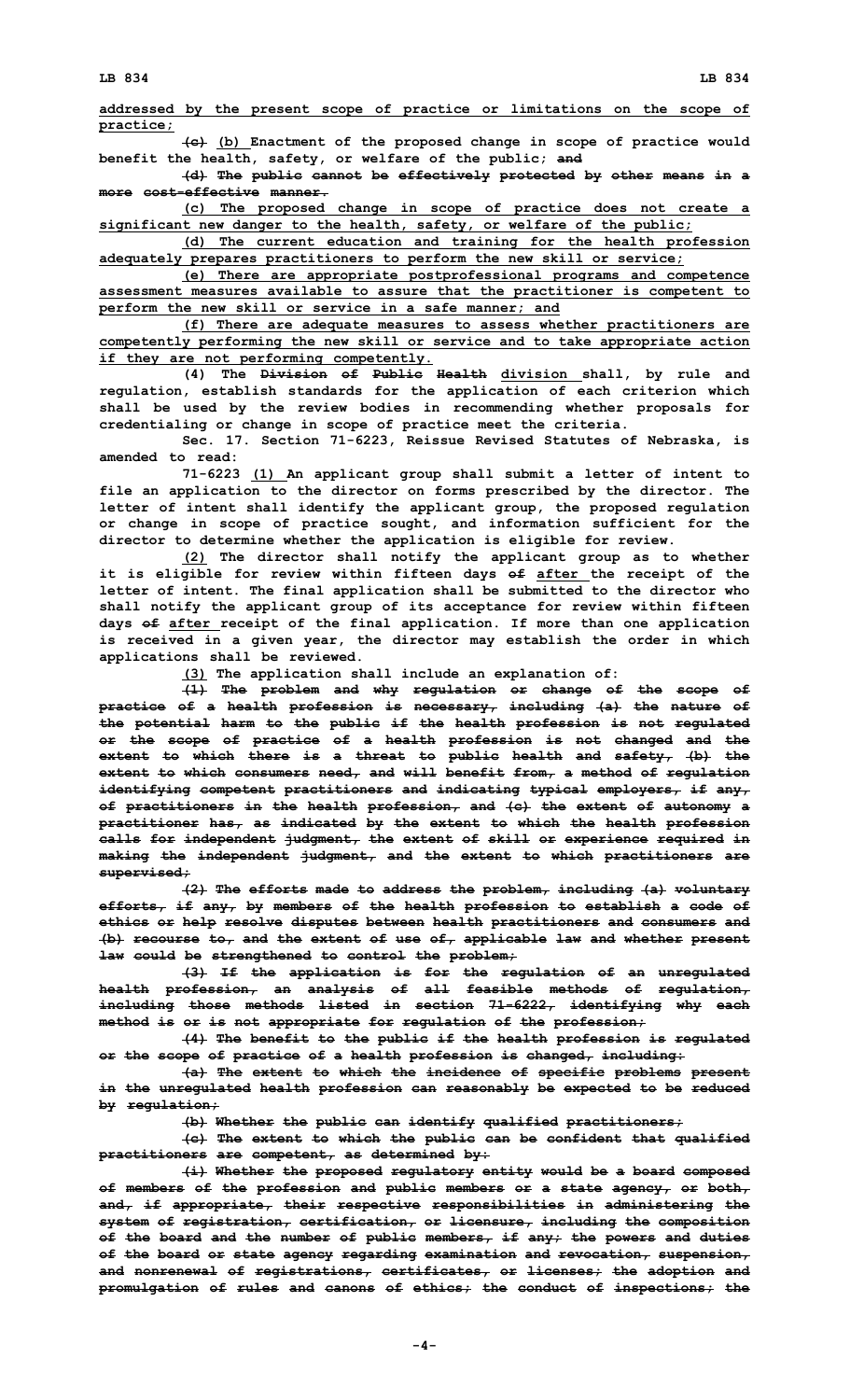**(ii) If there is <sup>a</sup> grandfather clause, whether such practitioners will be required to meet the prerequisite qualifications established by the regulatory entity at <sup>a</sup> later date;**

**(iii) The nature of the standards proposed for registration, certification, or licensure as compared with the standards of other jurisdictions;**

**(iv) Whether the regulatory entity would be authorized to enter into reciprocity agreements with other jurisdictions; and**

**(v) The nature and duration of any training including, but not limited to, whether the training includes <sup>a</sup> substantial amount of supervised field experience; whether training programs exist in this state; if there will be an experience requirement; whether the experience must be acquired under <sup>a</sup> registered, certified, or licensed practitioner; whether there are alternative routes of entry or methods of meeting the prerequisite qualifications; whether all applicants will be required to pass an examination; and if an examination is required, by whom it will be developed and how the costs of development will be met; and**

**(d) Assurance of the public that practitioners have maintained their competence, including whether the registration, certification, or licensure will carry an expiration date and whether renewal will be based only upon payment of <sup>a</sup> fee or will involve reexamination, peer review, or other enforcement;**

**(a) The problem created by not regulating <sup>a</sup> health professional group not previously regulated or by not changing the scope of practice of <sup>a</sup> regulated health profession;**

**(b) If the application is for the regulation of <sup>a</sup> health professional group not previously regulated, all feasible methods of regulation, including those methods listed in section 71-6222, and the impact of such methods on the public;**

**(c) The benefit to the public of regulating <sup>a</sup> health professional group not previously regulated or changing the scope of practice of <sup>a</sup> regulated health profession;**

**(5) (d) The extent to which regulation or the change of scope of practice might harm the public;, including:**

**(a) The extent to which regulation will restrict entry into the health profession as determined by (i) whether the proposed standards are more restrictive than necessary to ensure safe and effective performance and (ii) whether the proposed legislation requires registered, certificated, or licensed practitioners in other jurisdictions who migrate to this state to qualify in the same manner as state applicants for registration, certification, and licensure when the other jurisdiction has substantially equivalent requirements for registration, certification, or licensure as those in this state; and**

**(b) Whether there are similar professions to that of the applicant group which should be included in, or portions of the applicant group which should be excluded from, the proposed legislation;**

**(6) The maintenance of standards, including (a) whether effective quality assurance standards exist in the health profession, such as legal requirements associated with specific programs that define or enforce standards or <sup>a</sup> code of ethics, and (b) how the proposed legislation will assure quality as determined by the extent to which <sup>a</sup> code of ethics, if any, will be adopted and the grounds for suspension or revocation of registration, certification, or licensure;**

**(e) The type of standards that exist to ensure that <sup>a</sup> practitioner of <sup>a</sup> health profession would maintain competency;**

**(7) (f) <sup>A</sup> description of the health professional group proposed for regulation, including <sup>a</sup> list of associations, organizations, and other groups representing the practitioners in this state, an estimate of the number of practitioners in each group, and whether the groups represent different levels of practice; and**

**(g) The role and availability of third-party reimbursement for the services provided by the applicant group;**

**(h) The experience of other jurisdictions in regulating the practitioners affected by the application;**

**(8) (i) The expected costs of regulation, including (a) (i) the impact registration, certification, or licensure will have on the costs of the services to the public and (b) (ii) the cost to the state and to the general public of implementing the proposed legislation; and.**

**(j) Other information relevant to the requested review as determined**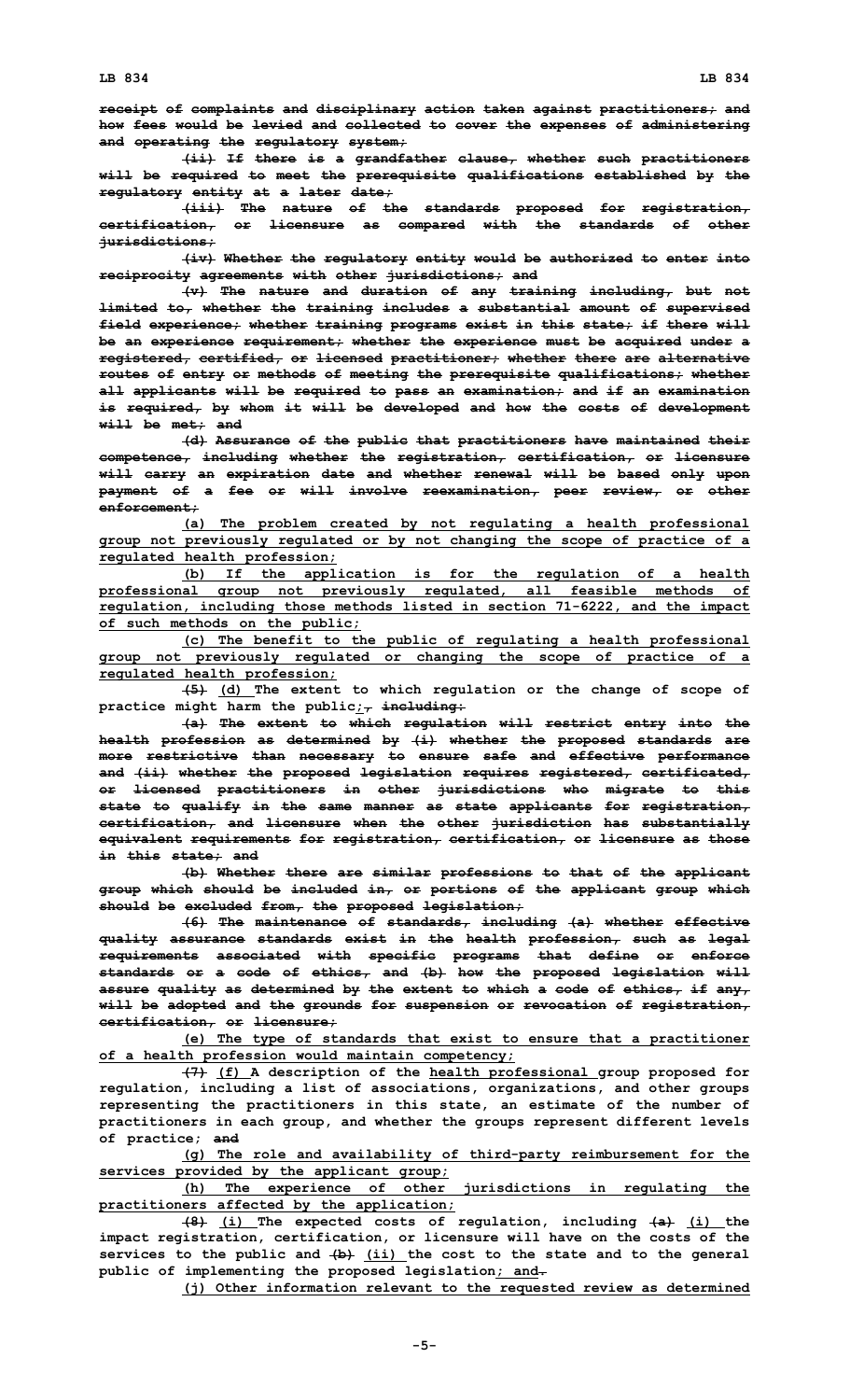**by the division.**

**Sec. 18. Section 71-6223.01, Reissue Revised Statutes of Nebraska, is amended to read:**

**71-6223.01 Each application shall be accompanied by an application fee of five hundred dollars to be submitted at the time the letter of intent is filed. All The division shall remit all application fees shall be deposited in the Nebraska Regulation of Health Professions to the State Treasurer for credit to the Professional and Occupational Credentialing Cash Fund. The application fee shall not be refundable, but the director may waive all or part of the fee if he or she finds it to be in the public interest to do so. Such <sup>a</sup> finding by the director may include, but shall not be limited to, circumstances in which the director determines that the application would be eligible for review and:**

**(1) The applicant group is an agency of state government;**

**(2) Members of the applicant group will not be materially affected by the implementation of the proposed regulation or change in scope of practice; or**

**(3) Payment of the application fee would impose unreasonable hardship on members of the applicant group.**

**Sec. 19. Section 71-6224, Reissue Revised Statutes of Nebraska, is amended to read:**

**71-6224 (1) The director with the advice of the board shall appoint an appropriate technical committee to examine and investigate each application. The committee shall consist of six appointed members and one member of the board designated by the board who shall serve as chairperson of the committee. The chairperson of the committee shall not be <sup>a</sup> member of the applicant group, any health profession sought to be regulated by the application, or any health profession which is directly or indirectly affected by the application. The director shall ensure that the total composition of the committee is fair, impartial, and equitable. In no event shall more than two members one member of the same regulated health profession, the applicant group, or the health profession sought to be regulated by an application serve on a technical committee.**

**(2) As soon as possible after its appointment, the committee shall meet and review the application assigned to it. Each committee shall The committee shall serve as <sup>a</sup> factfinding body and undertake such investigation as it deems necessary to address the issues identified in the application. As part of its investigation, each committee shall consider available scientific evidence and conduct public factfinding hearings. and shall otherwise investigate the application. Each committee shall comply with the Open Meetings Act.**

**(3) An applicant group shall have the burden of producing evidence to support its application.**

**(3) Applicant groups shall have the burden of bringing forth evidence upon which the committee shall make its findings. (4) Each committee shall detail its findings in <sup>a</sup> report and file the report with the board and the director. Each committee shall evaluate the application presented to it on the basis of the appropriate criteria as established in sections 71-6221 to 71-6223, shall make written findings on all criteria, and shall make <sup>a</sup> recommendation for approval or denial. Whether it recommends approval or denial of an application, the committee may make additional recommendations regarding changes to the proposal or other solutions to problems identified during the review and may comment on the anticipated benefits to the health, safety, and welfare of the public. If <sup>a</sup> committee finds that all appropriate criteria are not met, it shall recommend denial of the application. If it finds that all appropriate criteria are met by the application as submitted, it shall recommend approval. If the committee finds that the criteria would be met if amendments were made to the application, it may recommend such amendments to the applicant group and it may allow such amendments to be made before making its final recommendations. If the committee recommends approval of an application for regulation of <sup>a</sup> health profession not currently regulated, it shall also recommend the least restrictive method of regulation to be implemented consistent with the cost-effective protection of the public and with section 71-6222. The committee may recommend <sup>a</sup> specific method of regulation not listed in section 71-6222 if it finds that such method is the best alternative method of regulation. Whether it recommends approval or denial of an application, the committee may make additional recommendations regarding solutions to problems identified during the review.**

**Sec. 20. Section 71-6225, Reissue Revised Statutes of Nebraska, is amended to read:**

**71-6225 The board shall receive reports from the technical committees and shall meet to review and discuss each report. The board**